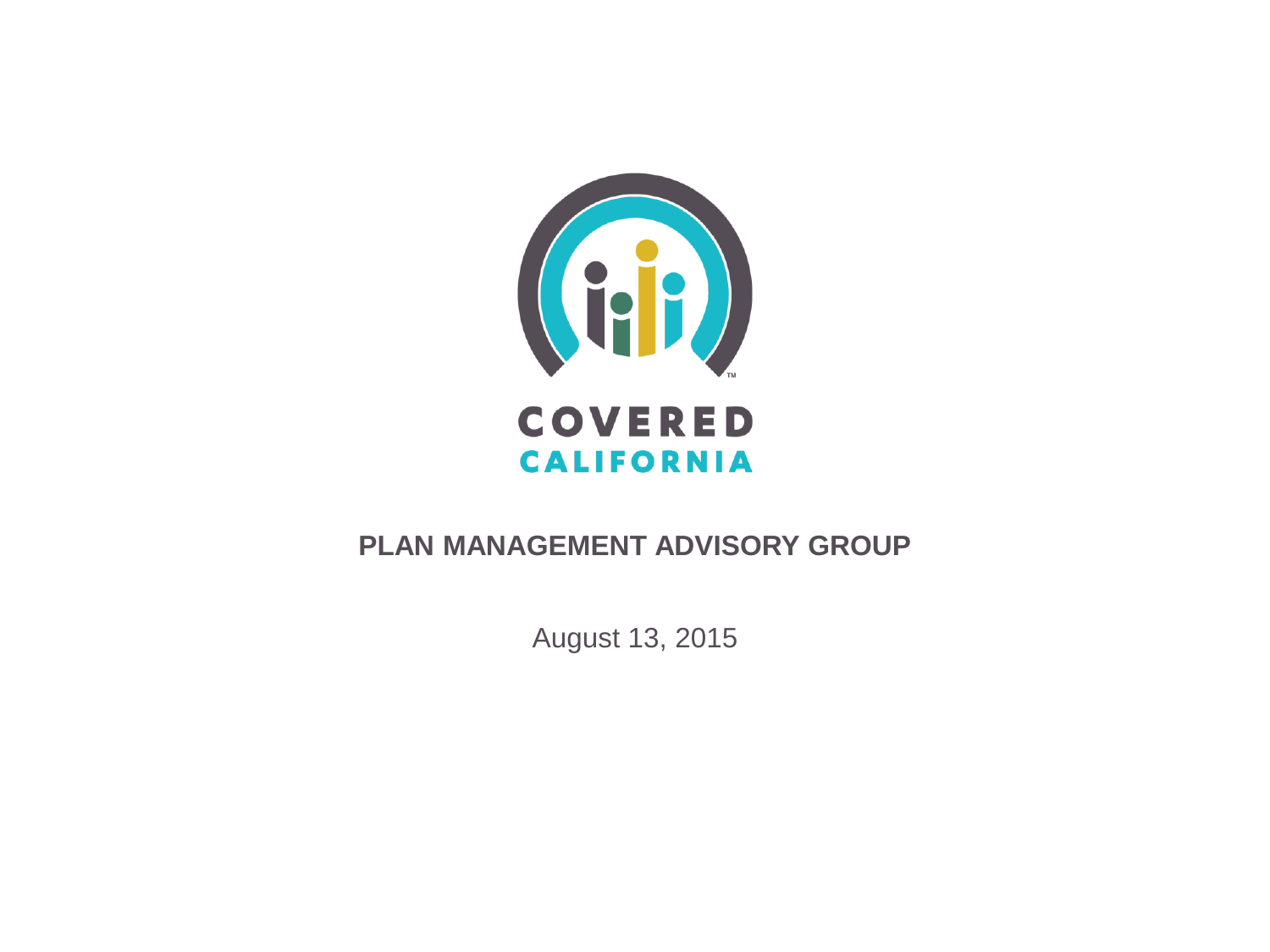

#### **AGENDA Plan Management and Delivery System Reform Advisory Group Meeting and Webinar** <https://attendee.gotowebinar.com/register/3700058205961202433> **Thursday, August 13, 2015, 10:00 a.m. to 12:00 p.m.**

**August Agenda Items Suggested Time I. Welcome and Agenda Review (Brent Barnhart) 10:00 - 10:05 (5 min.) II. 2016 Preliminary Individual Rates (Anne Price) 10:05 – 10:25 (20 min.) III. 2016 Contract Update (Becky Thomas) 10:25 - 10:45 (20 min.) IV. Dental Contract Quality Measures Update (Taylor Priestley) 10:45 -10:55 (10 min.) V. Health Plan Quality Reporting 2015 (Dr. Lance Lang) 10:55 - 11:30 (35 min.) VI. 2017 Certification Process and Timeline (Anne Price) 11:30 - 11:50 (20 min.) VII. Wrap-Up and Next Steps (Brent Barnhart) 11:50 – 12:00 (10 min.)**

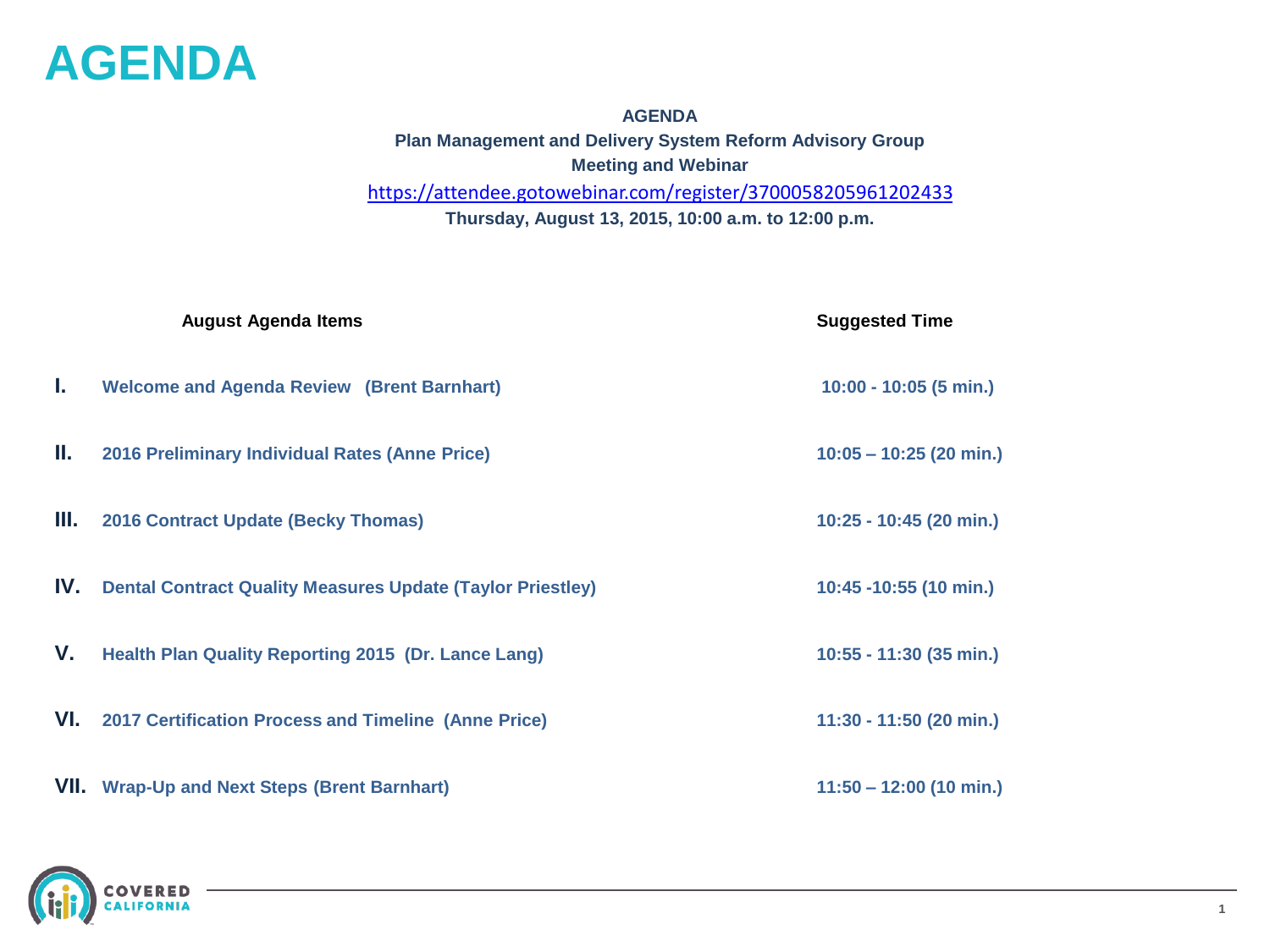### **2016 CONTRACT UPDATE**

BECKY THOMAS, MANAGER, CONTRACT AND PLAN MANAGEMENT COVERED CALIFORNIA PLAN MANAGEMENT DIVISION

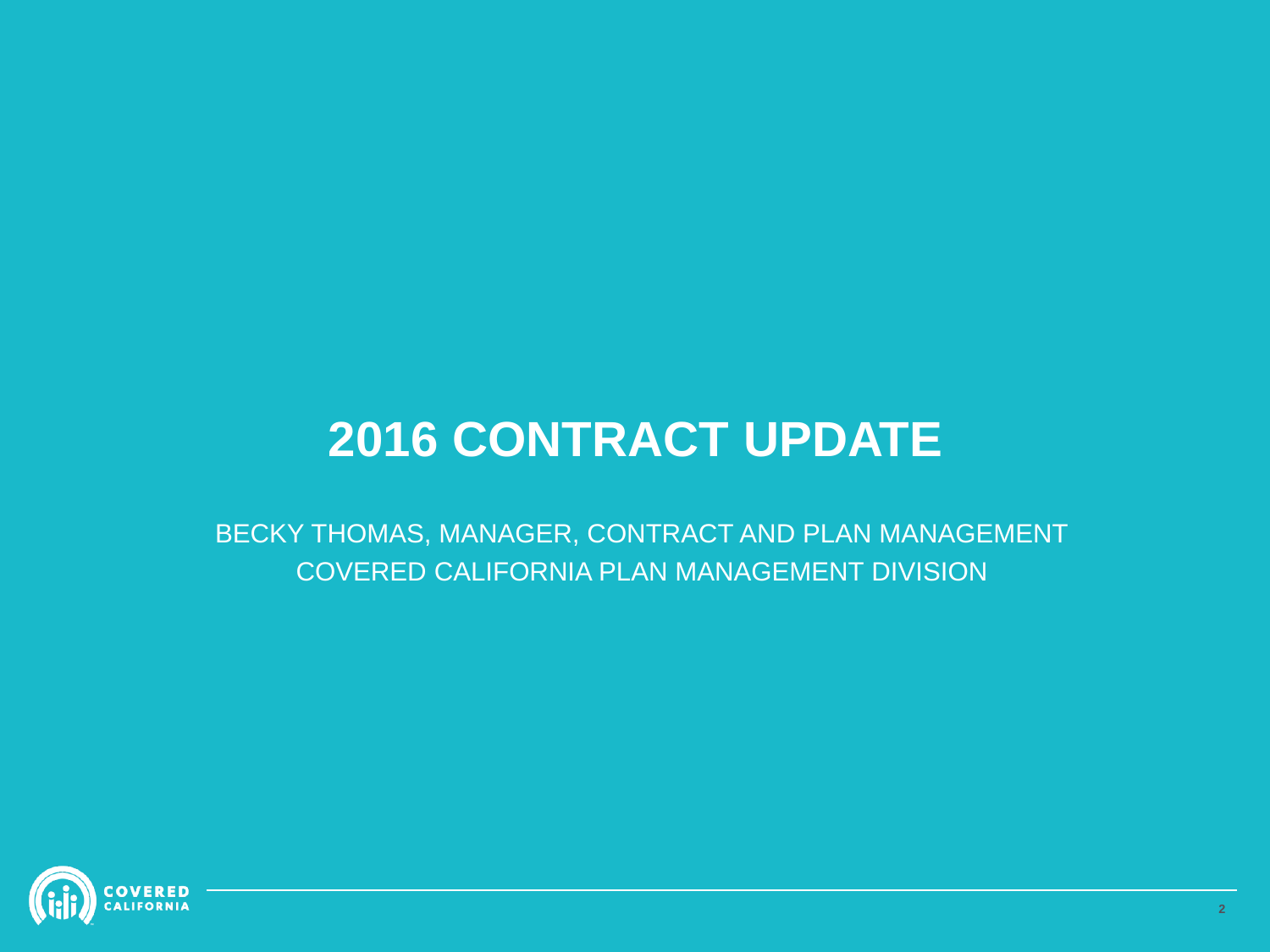## **2016 Qualified Health Plan (QHP) Issuer Contract Update**

- Dental Quality Alliance (DQA) Pediatric Measures have been added to the reporting requirements in Attachment 14 which now will require QHPs to report annually on pediatric dental measures
- Staff received QHP and stakeholder comments that were due August 12th
- Staff is in the process of scheduling calls with the carriers to review comments
- Revisions based on the feedback will be made and the final 2016 QHP Issuer Contract will be sent to the Health Plans for signature in September

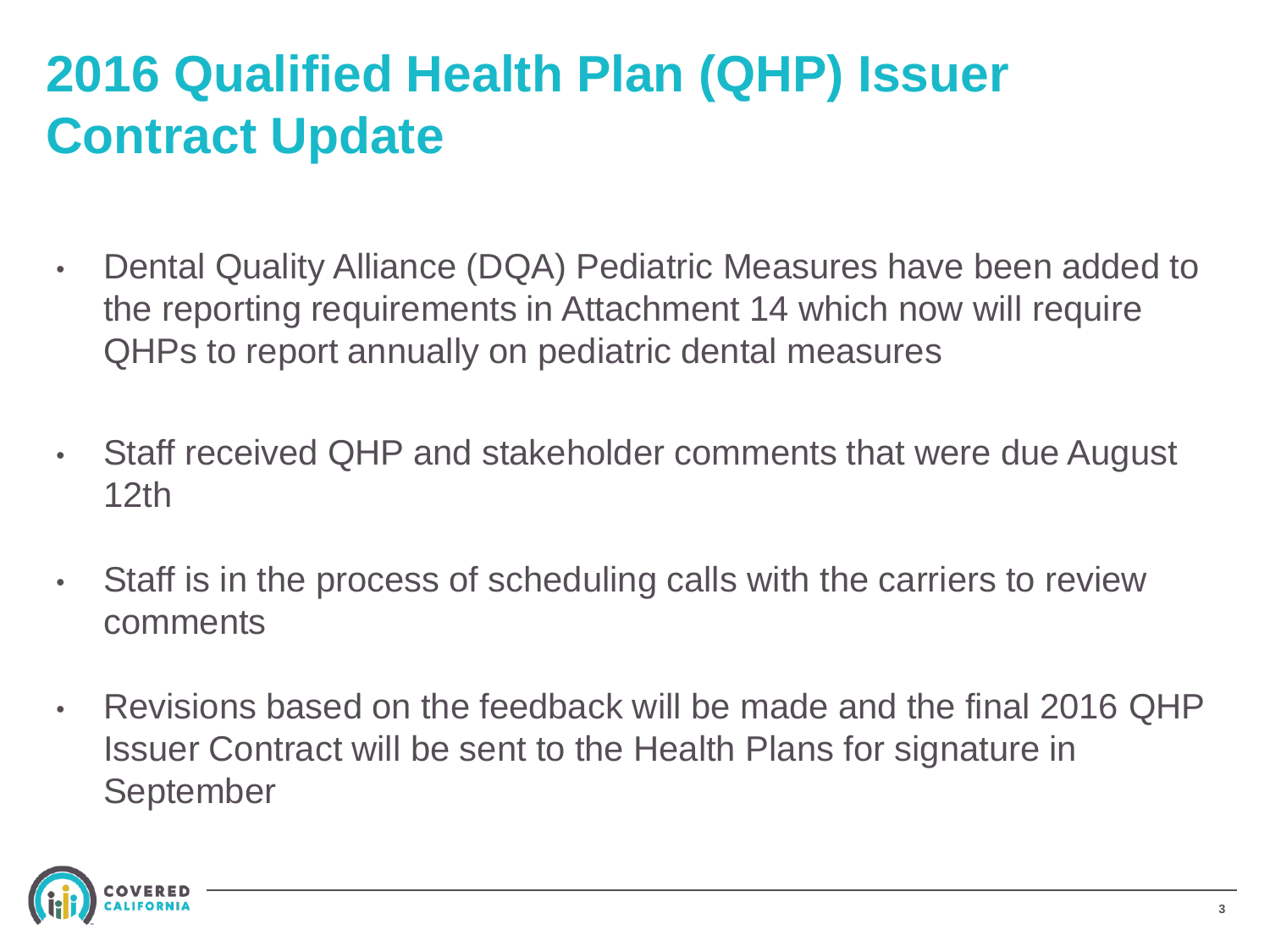#### **Covered California Health Plan Contract Timeline**

| <b>ACTIVITY</b>                                                                                                                         | <b>DATE</b>                           |
|-----------------------------------------------------------------------------------------------------------------------------------------|---------------------------------------|
| 2016 Contracting Strategy Shared with Plan Advisory – Solicit Comments and<br>Suggestions                                               | <b>JULY 2015</b>                      |
| Covered California Meetings with Qualified Health Plans                                                                                 | AUGUST 2015                           |
| Develop Potential Recommended Changes for 2017 Contract (This needs to occur in the<br>Fall of 2015 to include in the 2017 application) | SEPTEMBER - OCTOBER<br>2015           |
| Plan Advisory Meeting to Share 2017 Contract Recommendation $-$ Solicit additional<br>Input and Comments                                | OCTOBER 2015                          |
| 2017 Contract Recommendation to the Covered CA Board                                                                                    | <b>OCTOBER 2015</b>                   |
| 2017 Contract Approval from the Covered CA Board                                                                                        | <b>NOVEMBER 2015</b>                  |
| 2017 Contract Requirements incorporated into 2017 Certification/Recertification<br>Applications                                         | DECEMBER 2015-<br><b>JANUARY 2016</b> |

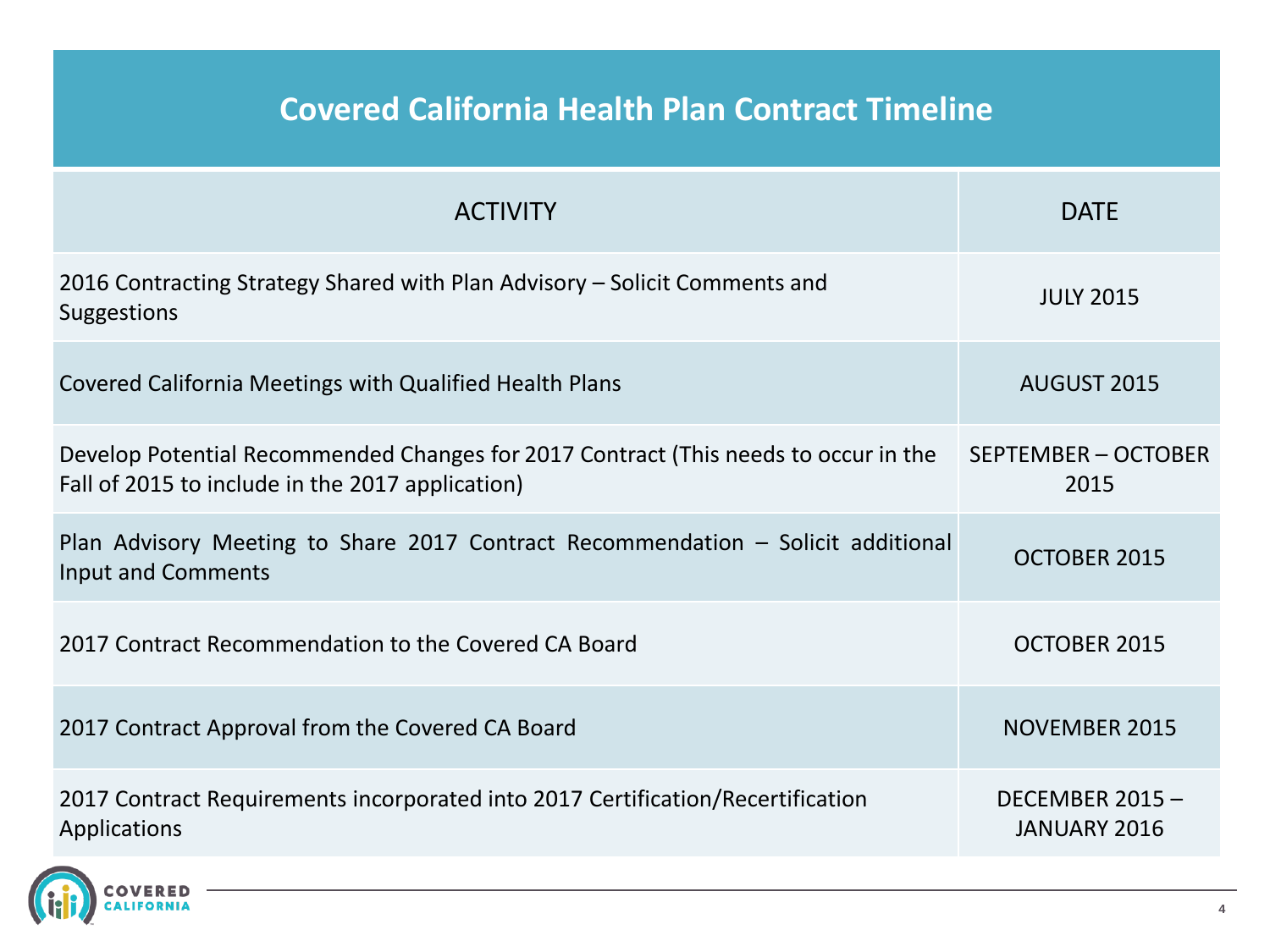## **DENTAL CONTRACT QUALITY MEASURES**

TAYLOR PRIESTLEY, CERTIFICATION PROGRAM MANAGER COVERED CALIFORNIA PLAN MANAGEMENT DIVISION

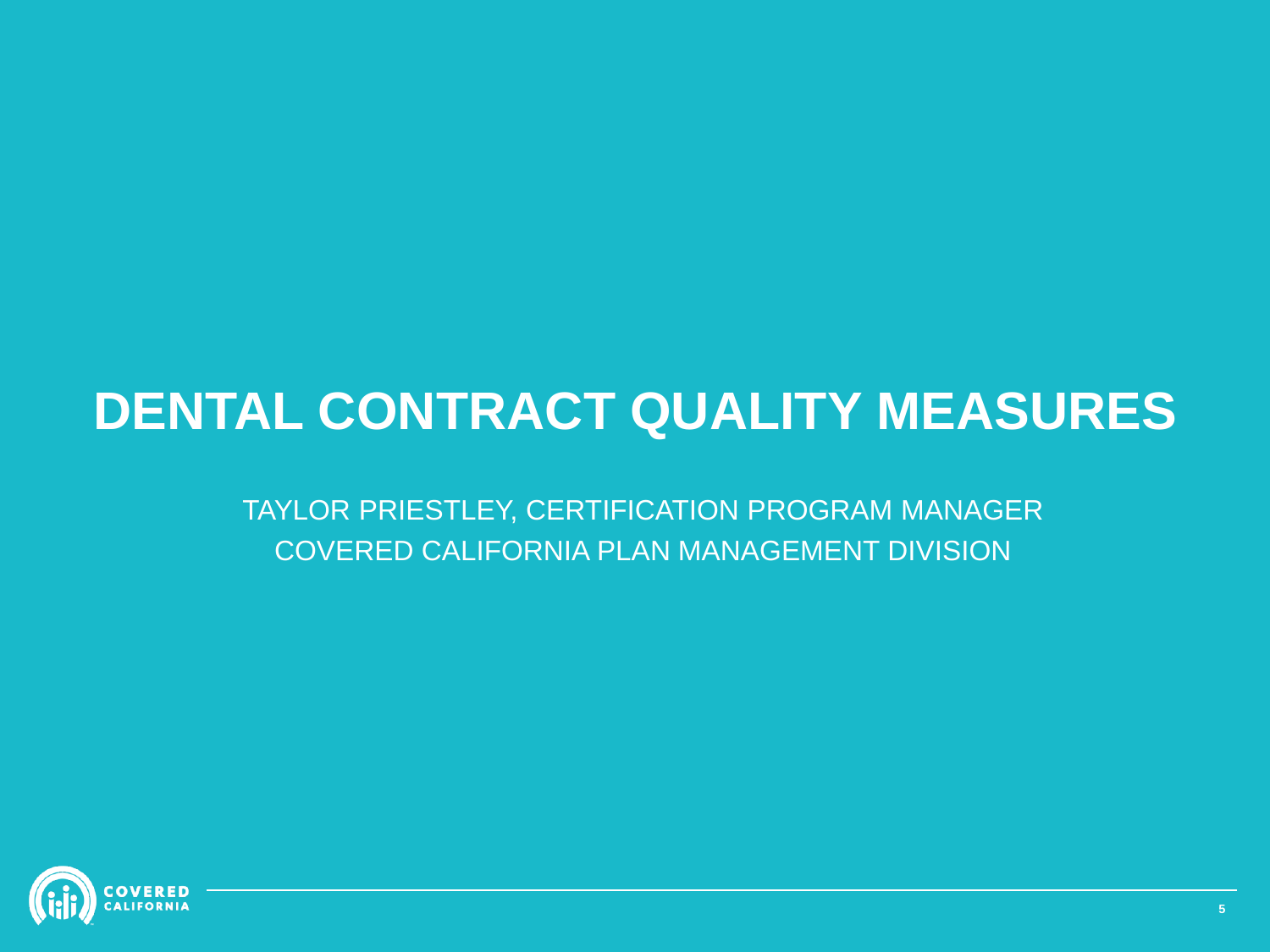### **DENTAL CONTRACT QUALITY MEASURES UPDATE**

- Covered California is recommending replacing the current pediatric utilization measures in the Qualified Dental Plan (QDP) contract with the Dental Quality Alliance (DQA) Pediatric Measure Set for 2016
- Additionally, staff is recommending that these measures be added to the QHP contract for the "embedded" pediatric dental benefits.
- The DQA measures are national performance measures that have been developed collaboratively and tested by the multi-stakeholder alliance
- Five measures have been endorsed by the National Quality Forum and the dental sealant measure has been included in the CMS 2015 Core Set of Children's Health Care Quality Measures for Medicaid and CHIP
- Previous measures in the QDP contract were derived from the Healthy Families Program, which has since been transitioned to Medi-Cal

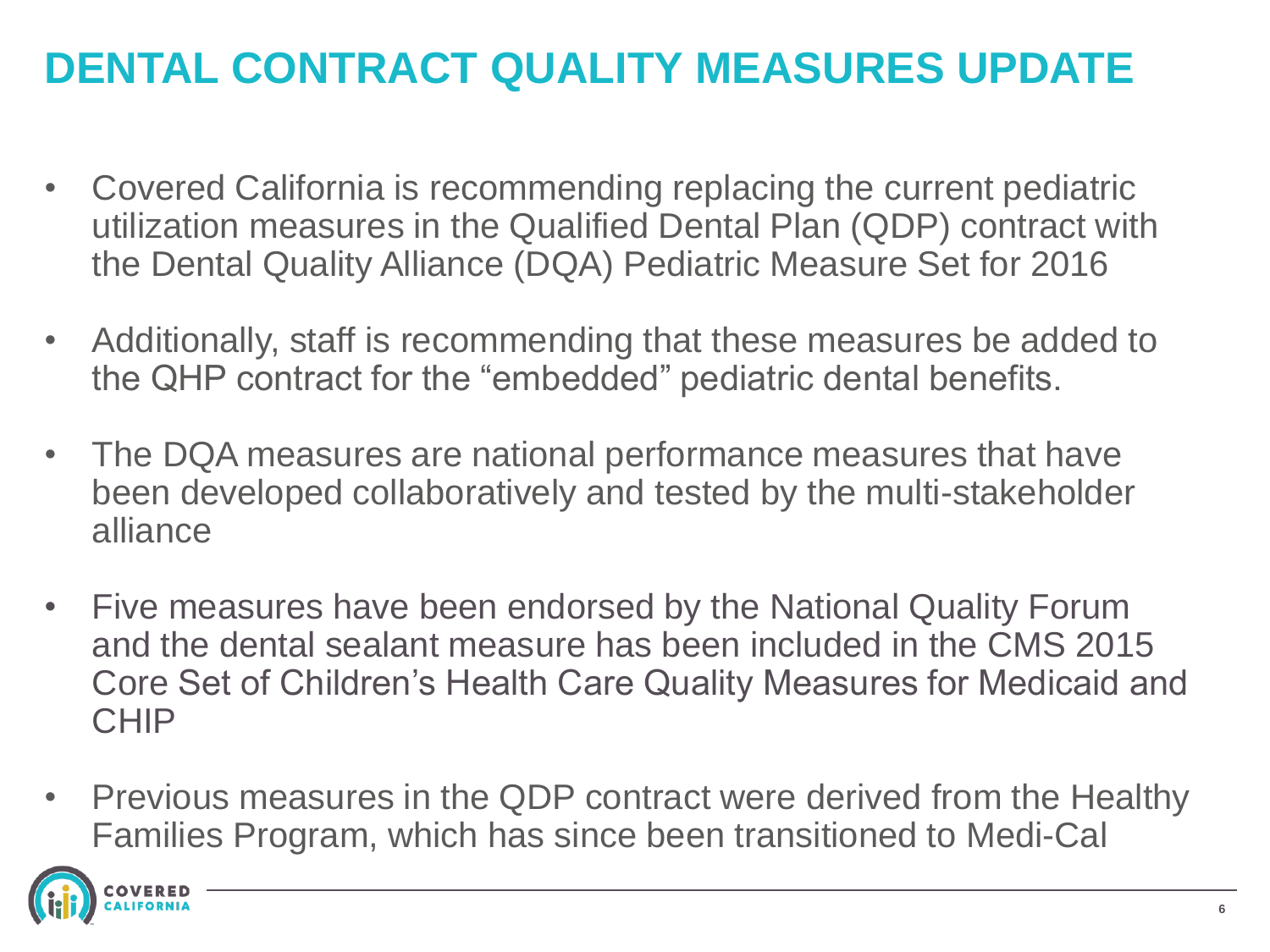### **DENTAL CONTRACT QUALITY MEASURES UPDATE**

• Pediatric measures to be included in both the QDP and QHP contract include the following:

| <b>Utilization of Services</b>                                                                          | Percentage of all enrolled children under age 21 who received at least one dental<br>service within the reporting year.                                                                                                                 |
|---------------------------------------------------------------------------------------------------------|-----------------------------------------------------------------------------------------------------------------------------------------------------------------------------------------------------------------------------------------|
| <b>Oral Evaluation</b>                                                                                  | Percentage of enrolled children under age 21 who received a comprehensive or<br>periodic oral evaluation within the reporting year.                                                                                                     |
| Sealants $6 - 9$ years of age                                                                           | Percentage of enrolled children in the age category of 6-9 years at "elevated" risk<br>(i.e., "moderate" or "high") who received a sealant on a permanent first molar tooth<br>within the reporting year.                               |
| Sealants $10 - 14$ years of age                                                                         | Percentage of enrolled children in the age category of 10-14 years at "elevated" risk<br>(i.e., "moderate" or "high") who received a sealant on a permanent second molar<br>tooth within the reporting year.                            |
| Topical Fluoride for Children at<br><b>Elevated Caries Risk</b>                                         | Percentage of enrolled children aged 1-21 years who are at "elevated" risk (i.e.<br>"moderate" or "high") who received at least 2 topical fluoride applications within the<br>reporting year.                                           |
| <b>Ambulatory Care Sensitive</b><br><b>Emergency Department Visits for</b><br>Dental Caries in Children | Number of Emergency Department (ED) visits for caries-related reasons per<br>100,000 member months for all enrolled children.                                                                                                           |
| for Dental Caries                                                                                       | Follow-Up After ED Visit by Children The percentage of caries-related ED visits among children 0 through 20 years in the<br>reporting year for which the member visited a dentist within (a) 7 days and (b) 30<br>days of the ED visit. |

*\* Covered California measures would be adjusted to include children up to age 19 consistent with the required essential health benefits*

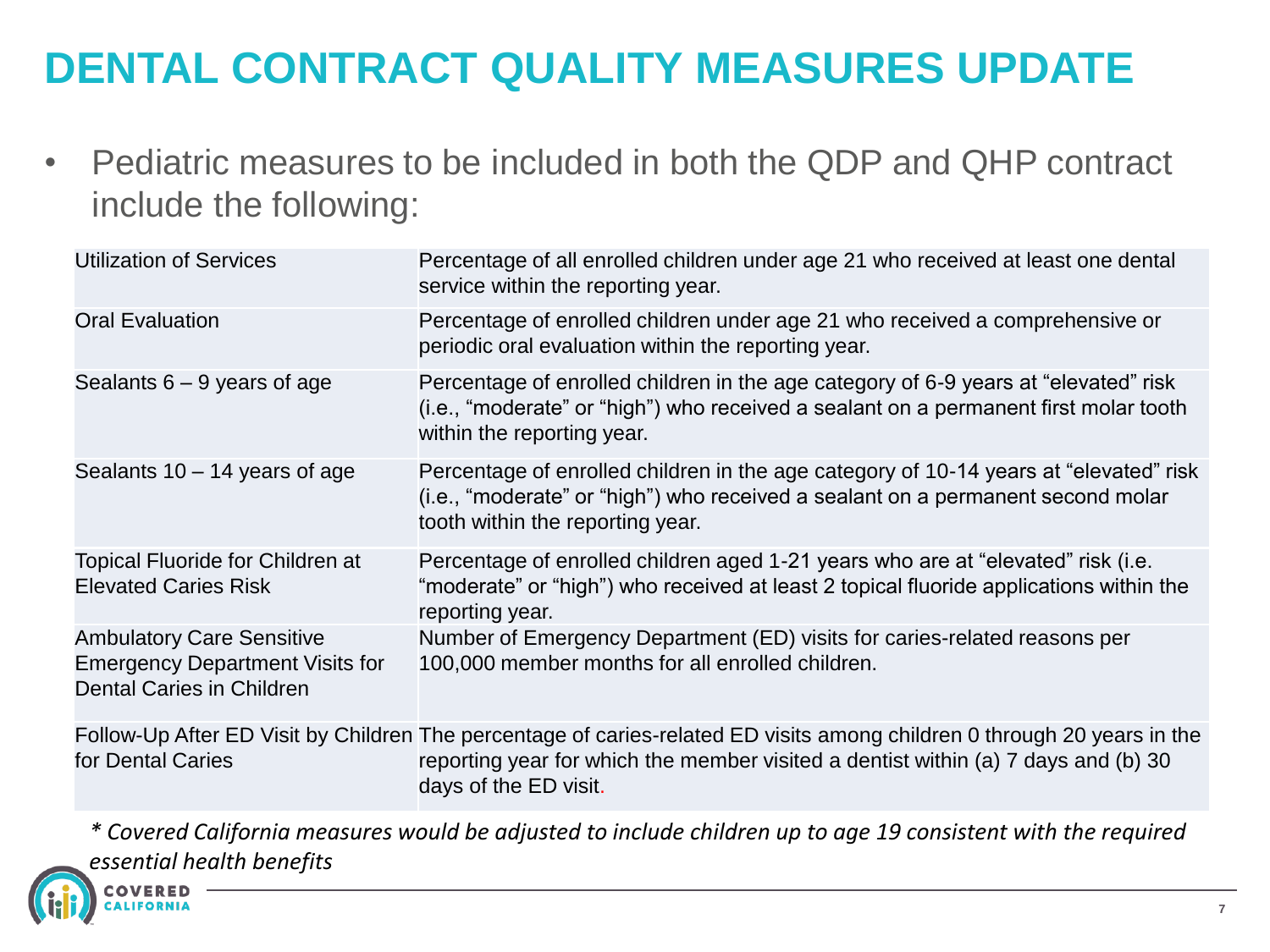# **COVERED CALIFORNIA HEALTH PLAN QUALITY REPORTING, FALL 2015: REPORTING UPDATE**

DR. LANCE LANG, CHIEF MEDICAL OFFICER COVERED CALIFORNIA PLAN MANAGEMENT DIVISION

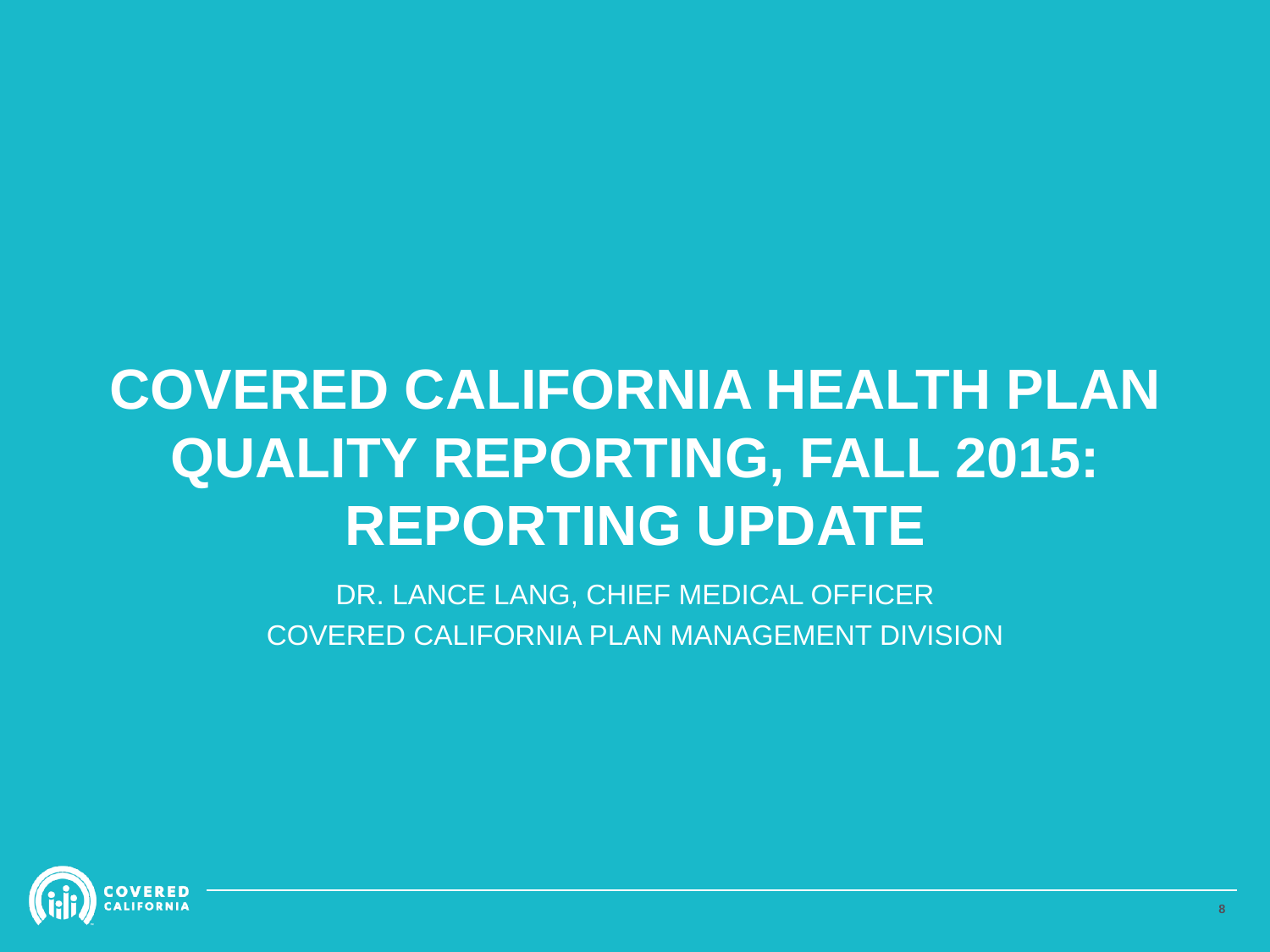### **WHERE WE HAVE BEEN: COVERED CALIFORNIA HEALTH PLAN QUALITY REPORTING**

- Covered California has produced quality ratings based on the Consumer Assessment of Healthcare Providers and Systems (CAHPS) survey for open enrollment 2013 and 2014 that was based on **commercial, non-exchange** health plan surveys because individual productonly surveys were not available
- 4 star scale: 75<sup>th</sup> percentile and above earns top rating
- Regional PPO benchmark applied to all products to determine star ratings

| <b>Qualified Health Plan</b><br>(QHP) Global Rating     | <b>Domains</b>        | <b>Composites/Measures</b>       | # of Questions |
|---------------------------------------------------------|-----------------------|----------------------------------|----------------|
| <b>Global Rating of</b><br><b>Plan</b><br>(Star Rating) | <b>Access to Care</b> | <b>Getting Needed Care</b>       | 2              |
|                                                         |                       | <b>Getting Care Quickly</b>      | $\overline{2}$ |
|                                                         | Doctors & Care        | Rating of All Health Care        |                |
|                                                         |                       | <b>Rating of Personal Doctor</b> |                |
|                                                         |                       | <b>Rating of Specialist</b>      |                |
|                                                         | <b>Plan Service</b>   | <b>Customer Service</b>          | $\mathcal{P}$  |
|                                                         |                       | Rating of Health Plan            |                |

#### **Publicly reported 2013, 2014**

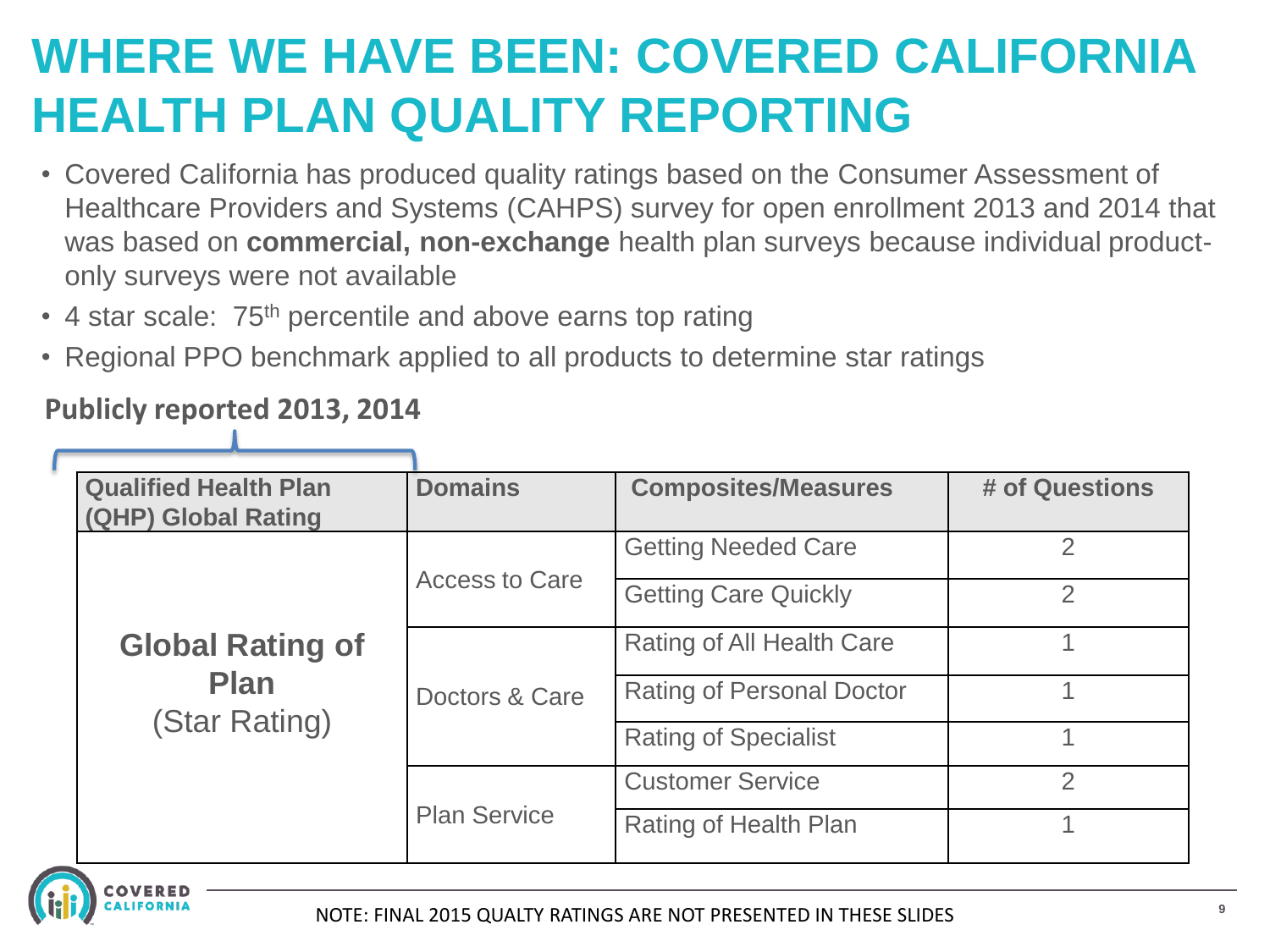### **WHAT COVERED CALIFORNIA HEALTH PLAN QUALITY REPORTING LOOKS LIKE TODAY**

Current sample quality reporting fact sheet for Region 15 & 16

| <b>REGIONS 15 &amp; 16 - Los Angeles County</b> | <b>Quality Rating</b> |
|-------------------------------------------------|-----------------------|
| <b>Anthem Blue Cross of California EPO, HMO</b> | ***                   |
| <b>Blue Shield of California PPO</b>            | ***                   |
| <b>Health Net HMO, HCSP</b>                     | ***                   |
| <b>Kaiser Permanente HMO</b>                    | ****                  |
| <b>L.A. Care Health Plan HMO</b>                | **                    |
| <b>Molina Healthcare HMO</b>                    |                       |



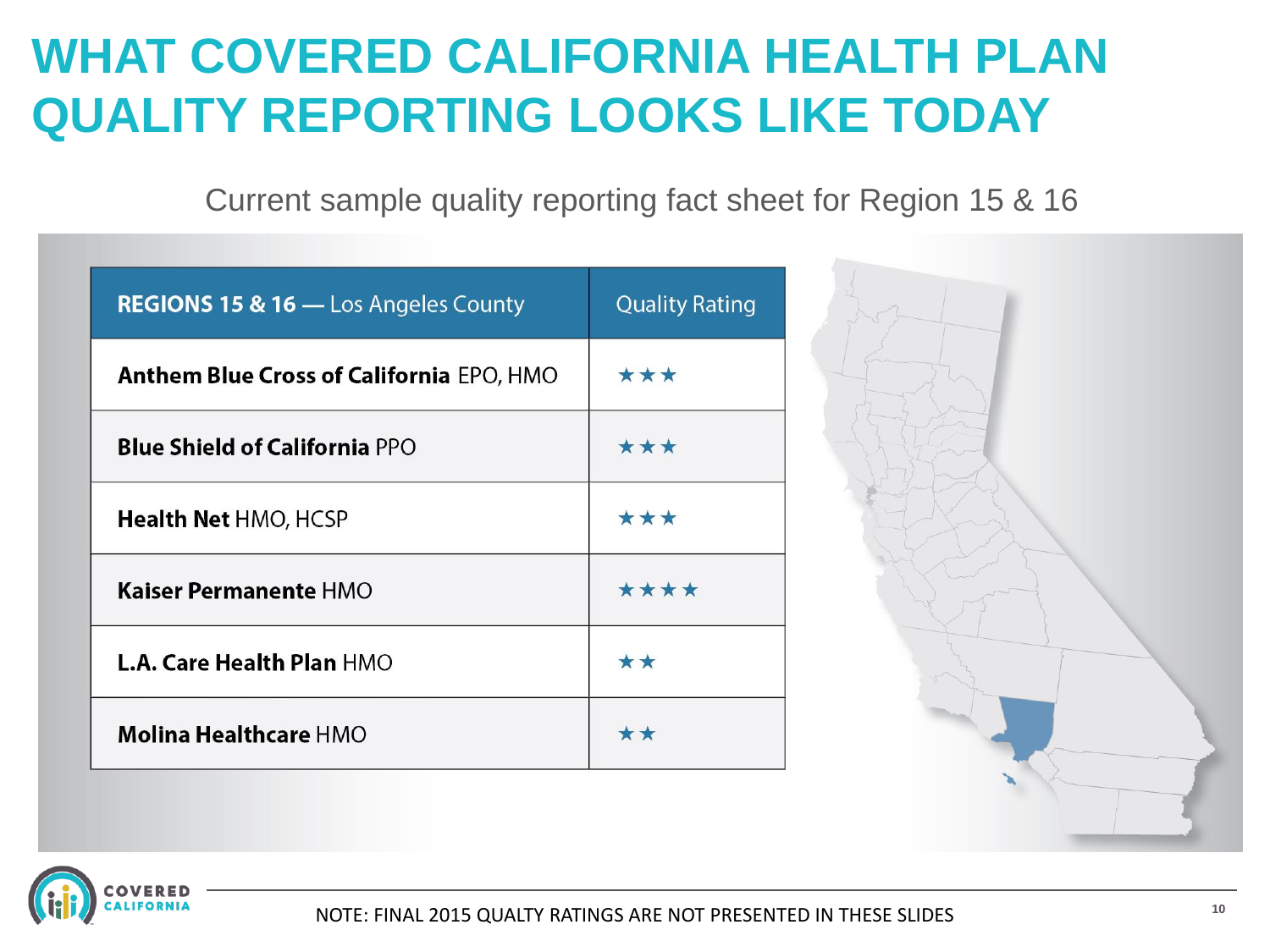### **WHERE WE ARE GOING: COVERED CALIFORNIA QUALITY REPORTING**

**For 2015 Open Enrollment, Covered California will report QHP CAHPS Survey results from the CMS-mandated beta test of the Quality Rating System (QRS)** 

- The ACA directed HHS to develop a QRS for QHPs offered through the Marketplace.
- QHPs, with at least 500 enrollees as of July 1, 2014, required to collect CAHPS data for each product (e.g. HMO, EPO, PPO)
- CMS set a target survey sample of 1,000 enrollees for each QHP product; samples included individual and small group and on-exchange and offexchange enrollees.
- The CMS 2015 beta test may lead to refinements of the QRS scoring specifications and methodology for 2016.
- Beginning in 2016, the federal and state-based Marketplaces will be required to prominently display online QHP quality ratings based on the QRS.

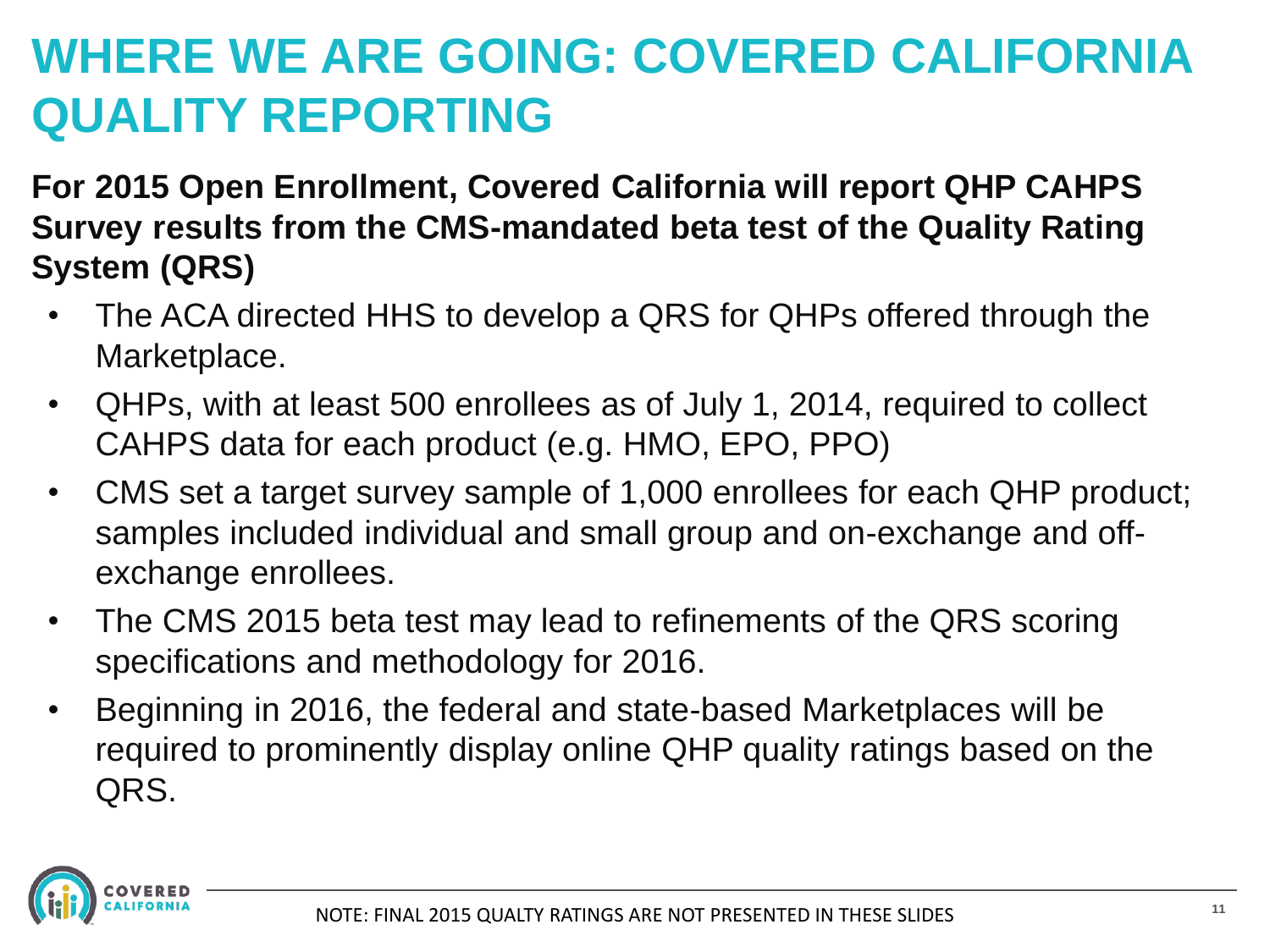## **2015 QHP ENROLLEE SURVEY RESPONDENTS**

**The QHP Enrollee Survey used CAHPS-based measures to assess member experience for the July-December 2014 measurement period**

#### **The majority of results are based on individual exchange enrollees**

- 13% of respondents are from Covered California Small Business (CCSB)
- 17% of respondents are individual off-exchange

• 70% of respondents are individual exchange

#### **Overall 21% survey response rate (2,957 completes)**

• Average 211 surveys completed per carrier reporting unit

#### **All QHP products have reportable results**

- Twelve products will be reported (11 individual and 1 CCSB-only)
- Two EPO products (Blue Shield and Anthem) will not be reported as the products are not available in 2016

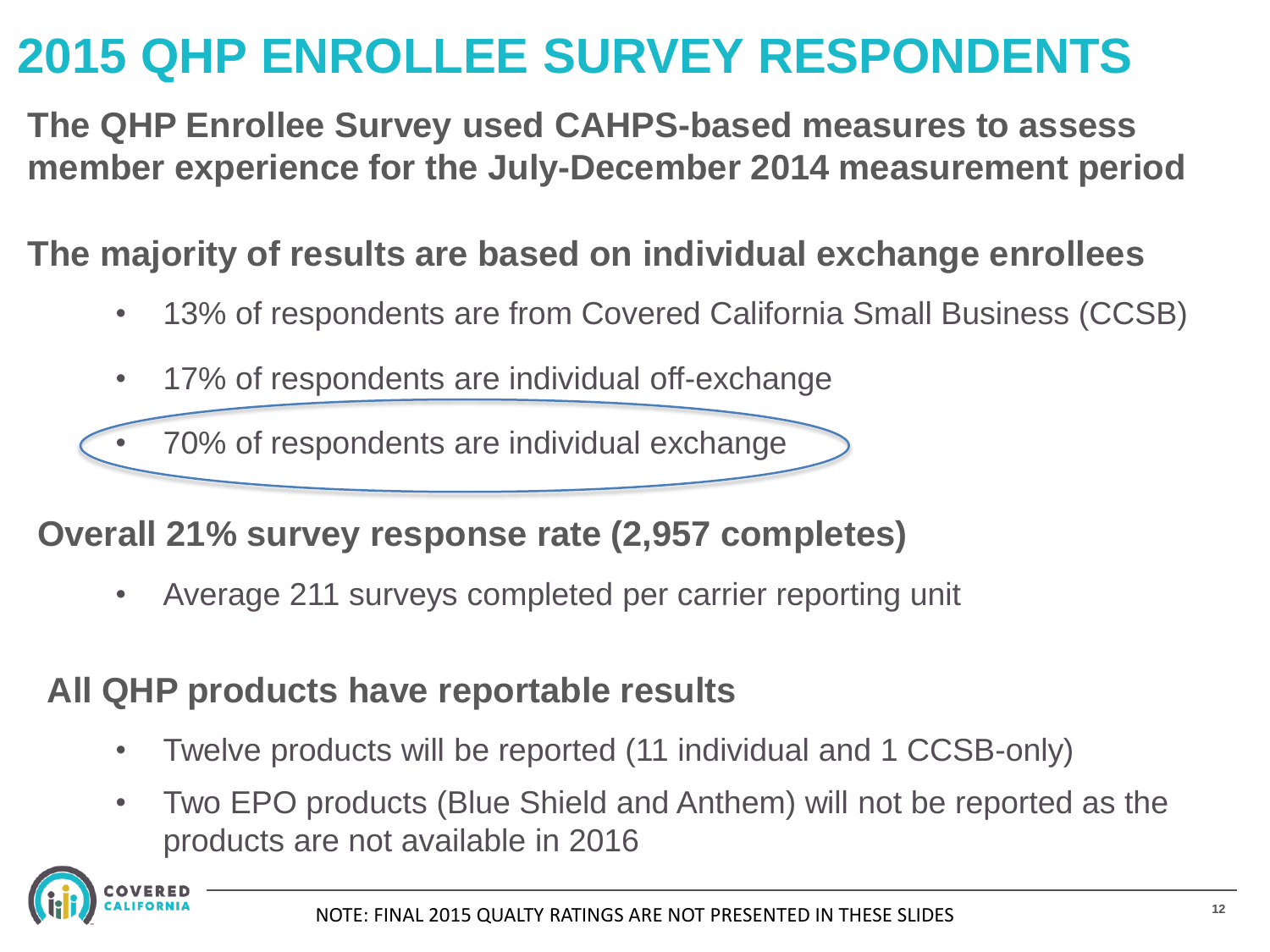### **FINDINGS TO DATE**

**Five of the ten survey questions have lower issuer-level reliability largely due to smaller sample sizes (see table on the following slide)** 

- Due to these findings, staff needs to evaluate whether to use all ten questions or fewer
- Highest priority should be given to those questions that accurately reflect the consumer experience, and not unduly penalize a plan due to poor response rate

#### **No adjustment recommended for Small Business enrollees**

Using survey response for small business does not impact the individual scores, so no adjustment is needed

#### **No adjustment recommended for off-exchange enrollees**

Using survey response for off-exchange does not impact the individual scores, so no adjustment is needed

#### **There are meaningful differences in scores across carriers**

• Global rating of scores range between 6.1 to 7.8 between carriers

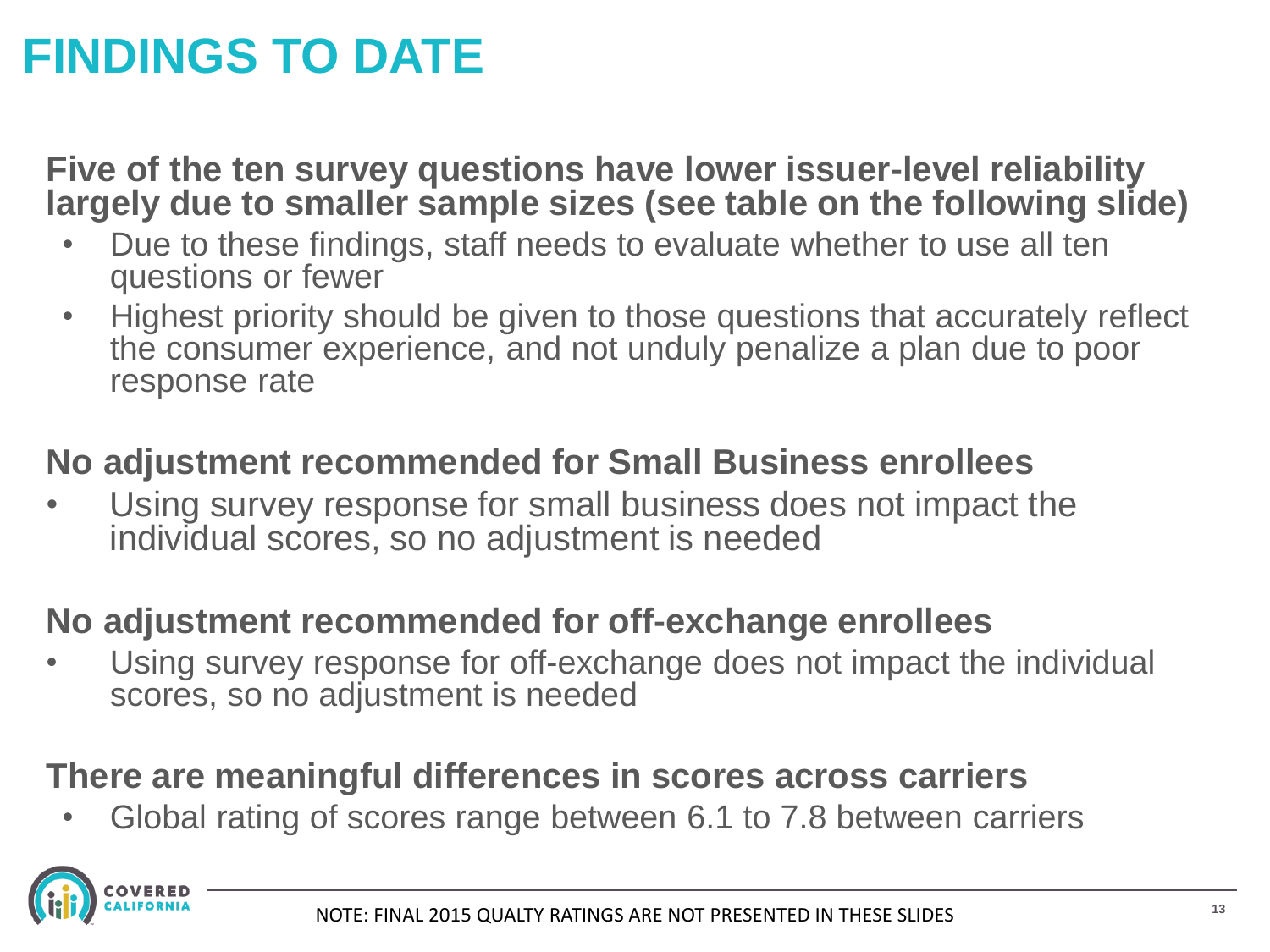## **FINDINGS TO DATE: RELIABILITY & SAMPLE SIZE**

| <b>CAHPS Question</b>                                                                                                                                                                             | <b>Reliability</b> | N>100 |
|---------------------------------------------------------------------------------------------------------------------------------------------------------------------------------------------------|--------------------|-------|
| Using any number from 0 to 10, where 0 is the worst health plan possible and 10 is the best health<br>plan possible, what number would you use to rate your health plan in the last 6 months?     |                    |       |
| Using any number from 0 to 10, where 0 is the worst specialist possible and 10 is the best<br>specialist possible, what number would you use to rate the specialist?                              |                    |       |
| Using any number from 0 to 10, where 0 is the worst health care possible and 10 is the best health<br>care possible, what number would you use to rate all your health care in the last 6 months? |                    |       |
| Using any number from 0 to 10, where 0 is the worst personal doctor possible and 10 is the best<br>personal doctor possible, what number would you use to rate your personal doctor?              |                    |       |
| In the last 6 months, when you needed care right away, how often did you get care as soon as<br>you needed?                                                                                       |                    |       |
| In the last 6 months, how often did you get an appointment for a check-up or routine care at a<br>doctor's office or clinic as soon as you needed?                                                |                    |       |
| In the last 6 months, how often did you get an appointment to see a specialist as soon as you<br>needed?                                                                                          |                    |       |
| In the last 6 months, how often was it easy to get the care, tests, or treatment you needed?                                                                                                      |                    |       |
| In the last 6 months, how often did your health plan's customer service staff treat you with<br>courtesy and respect?                                                                             |                    |       |
| In the last 6 months, how often did your health plan's customer service give you the information<br>or help you needed?                                                                           |                    |       |



Very low plan-level reliability due to smaller differences among plans and small sample sizes

Low plan-level reliability due to small samples sizes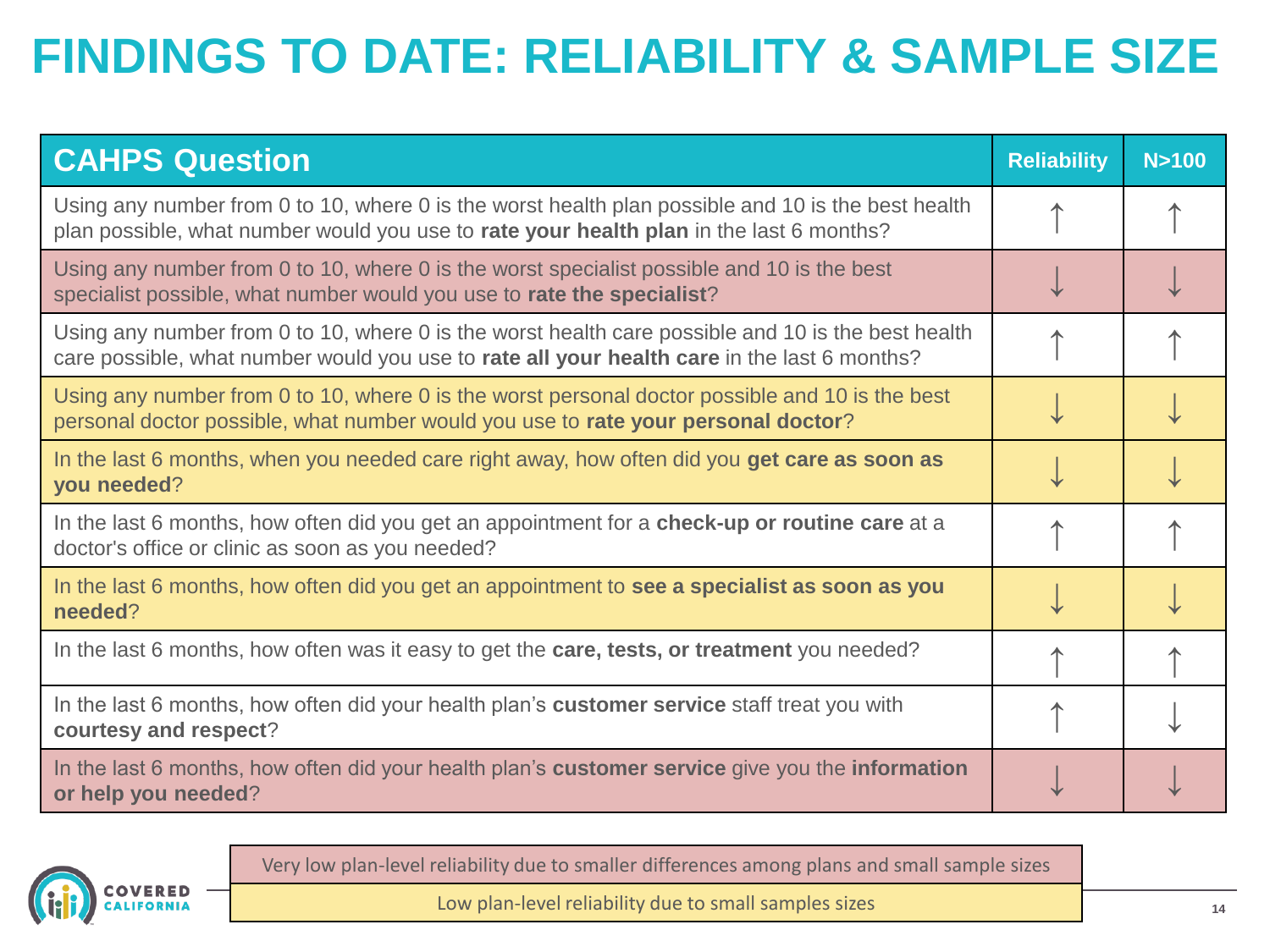### **IMPLICATIONS FOR FALL 2015 QHP RATINGS**

### **Smaller sample sizes**

- Report summary star rating using a subset of the 10 survey questions
- No domain level reporting (e.g., Access, Plan Service, Doctors & Care)

### **Similar results for Small Business vs. Individual and for offexchange vs. exchange**

Use CMS standard case-mix adjustment formula (health status, age, education, language, chronic conditions/medications, and survey mode)

### **Meaningful differences in carrier scores**

- Expect distribution across spectrum of stars ratings
- Actual star ratings distribution contingent on regional/national benchmarks

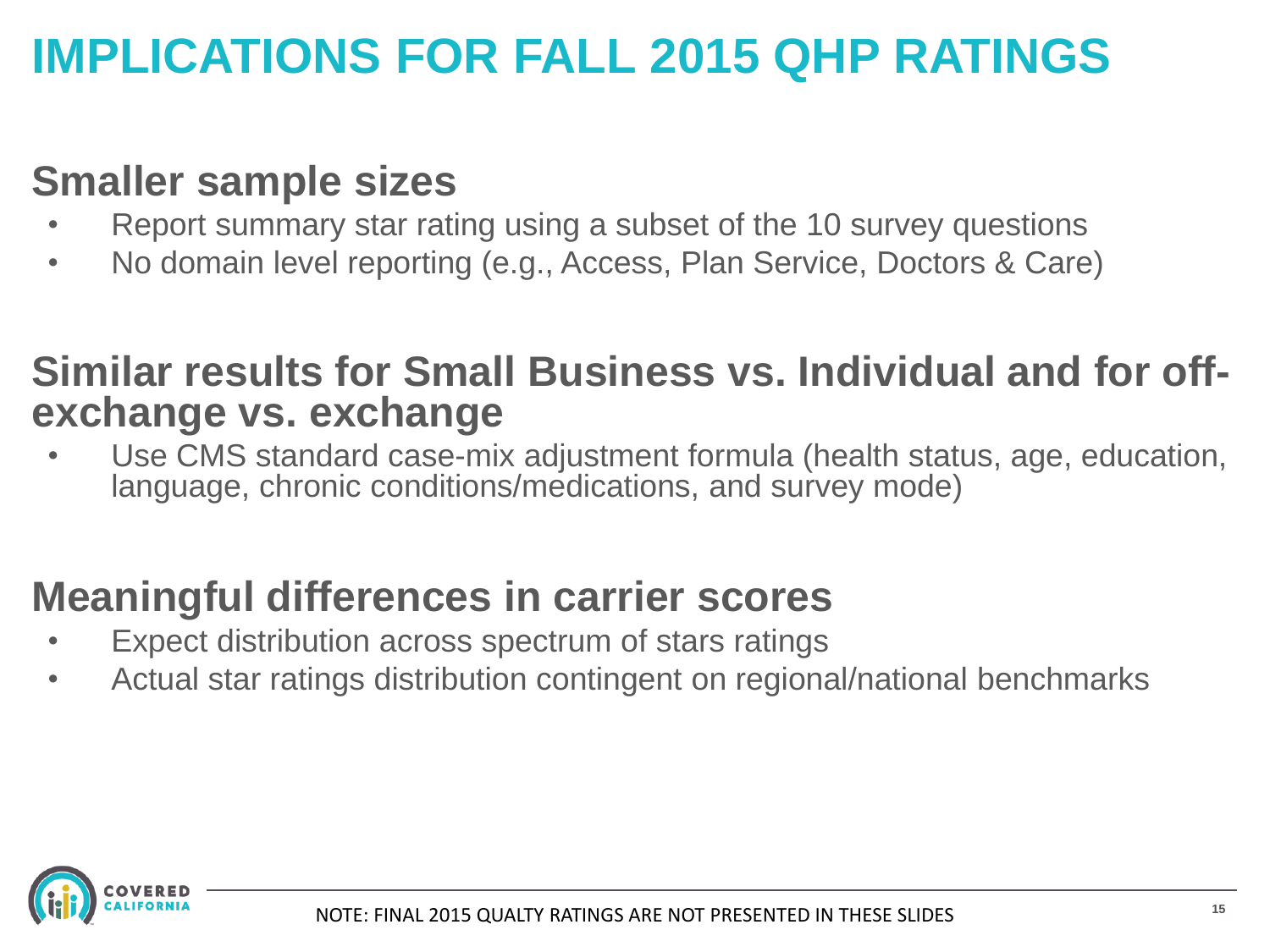## **NEXT STEPS AND QUESTIONS TO ADDRESS**

### **Produce summary plan-level star ratings**

• Obtain final QHP scored results and benchmark data from CMS this month

### **Evaluate if any differences in star ratings per alternative ways to score global rating**

• Covered California will test a variety of scenarios using different combinations of measures to determine if any differences in the QHP global star ratings

### **Public Reporting**

- Individual: Produce online results for CalHEERS and Shop & Compare
- Covered California for Small Business (CCSB): Consider producing stand-alone print materials for CCSB products
- Five of six CCSB plans have reportable results (no results for Health Net given new products for this market)

### **Next Step for 2016 and Beyond**

• Covered California will work with CMS and issuers on lessons learned from the 2015 beta test

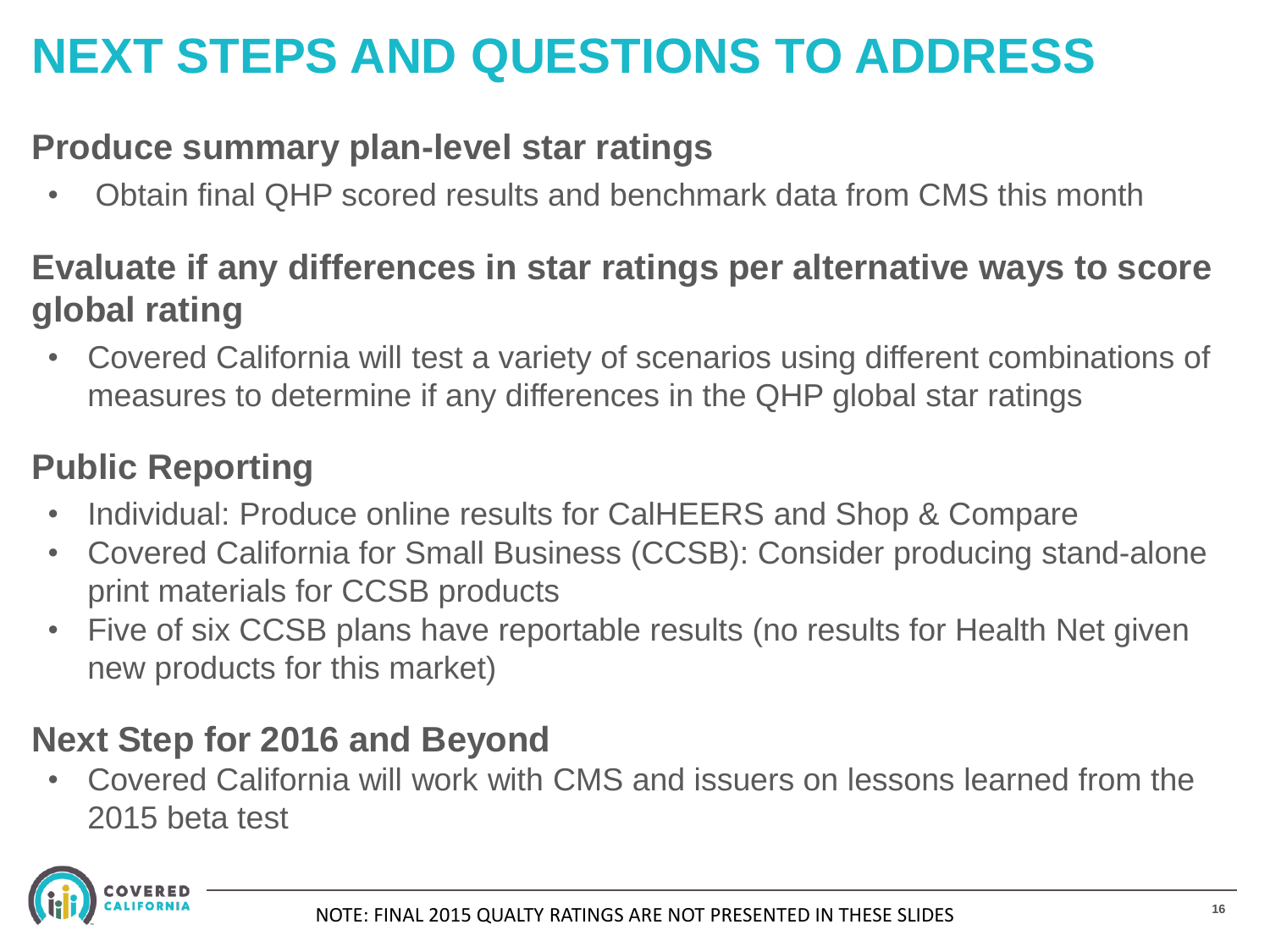### **RECOMMENDED CHANGES TO PRELIMINARY APPROACH FOR 2015 REPORTING**

| <b>Preliminary Approach Discussed April Board</b><br>Mtg.                                                                                   | <b>Preliminary Direction</b>                                                                   |
|---------------------------------------------------------------------------------------------------------------------------------------------|------------------------------------------------------------------------------------------------|
| Report the same 10 measures used in last 2 years                                                                                            | Use fewer measures per limits of<br>smaller survey sample sizes                                |
| Expand from a 4-star rating to a 5-star rating system-use<br>25th, 50th, 75th, & 90th percentiles to create the 5<br>performance categories | Due to CalHEERS limitations,<br>continue with 4-star system                                    |
| Report ratings at the product type level (HMO, PPO, EPO)                                                                                    | Yes                                                                                            |
| Blend the national and HHS western region results to<br>create the benchmark (50:50)                                                        | Test once benchmark data is<br>available                                                       |
| Report the global rating in the health plan compare<br>summary online and in print                                                          | <b>Yes</b>                                                                                     |
| Report the 3 domain ratings (Access, Plan Service,<br>Doctors & Care) publicly                                                              | Domain ratings not doable given<br>fewer measures per limits of<br>smaller survey sample sizes |

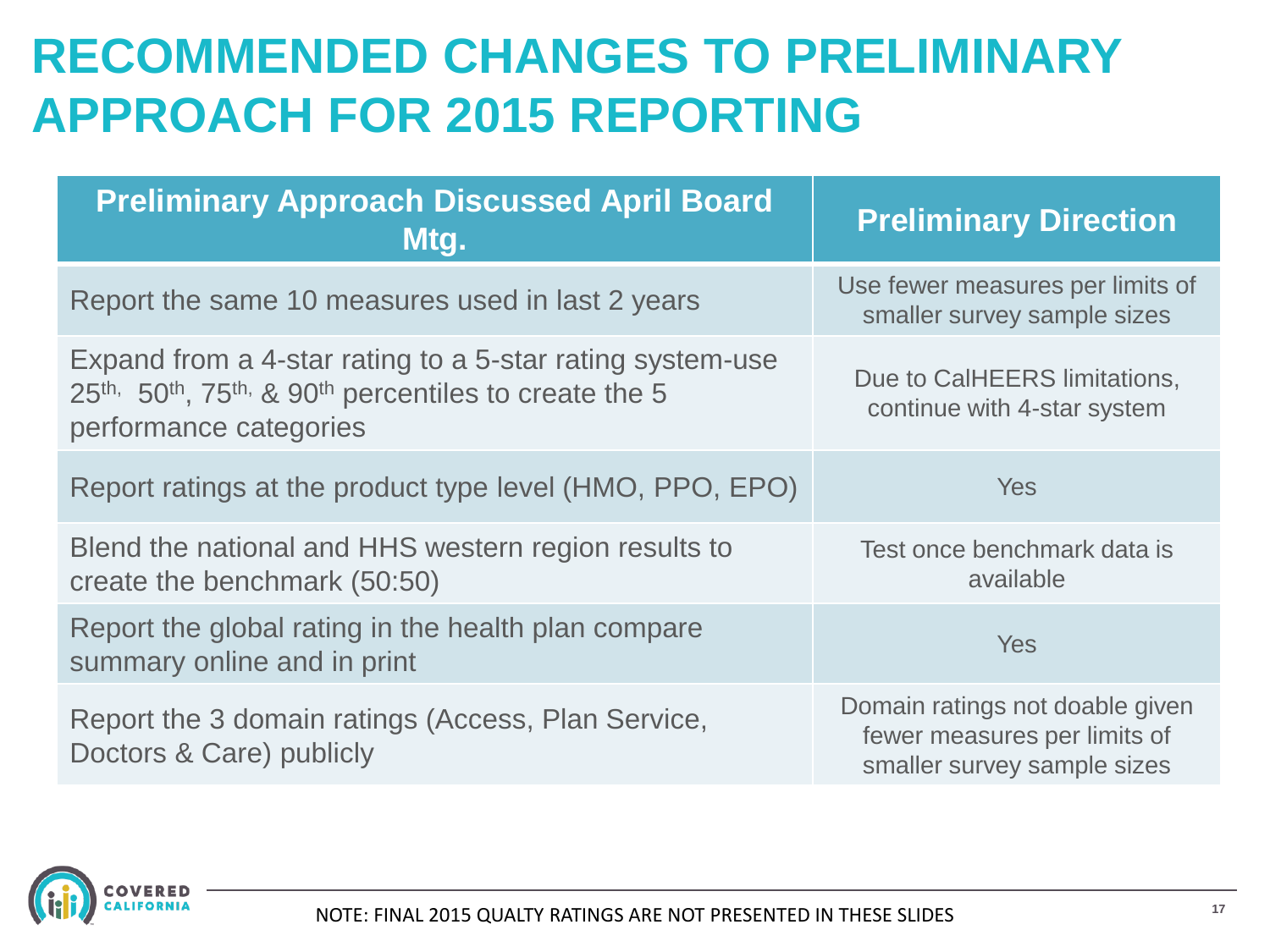### **TIMELINE: COVERED CALIFORNIA QUALITY REPORTING FALL 2015**

| <b>Reporting Step</b>                   | <b>Date</b>                     |
|-----------------------------------------|---------------------------------|
| <b>Preliminary findings</b>             |                                 |
| <b>Advisory Group</b>                   | <b>August 13</b>                |
| <b>Board Meeting</b>                    | <b>August 20</b>                |
| <b>Preliminary star ratings results</b> |                                 |
| <b>Health plans</b>                     | <b>August 27</b>                |
| <b>Advisory Group</b>                   | September 10                    |
| <b>Final scores</b>                     |                                 |
| <b>Board</b>                            | October 8                       |
| <b>Public release</b>                   | 1 <sup>st</sup> week in October |

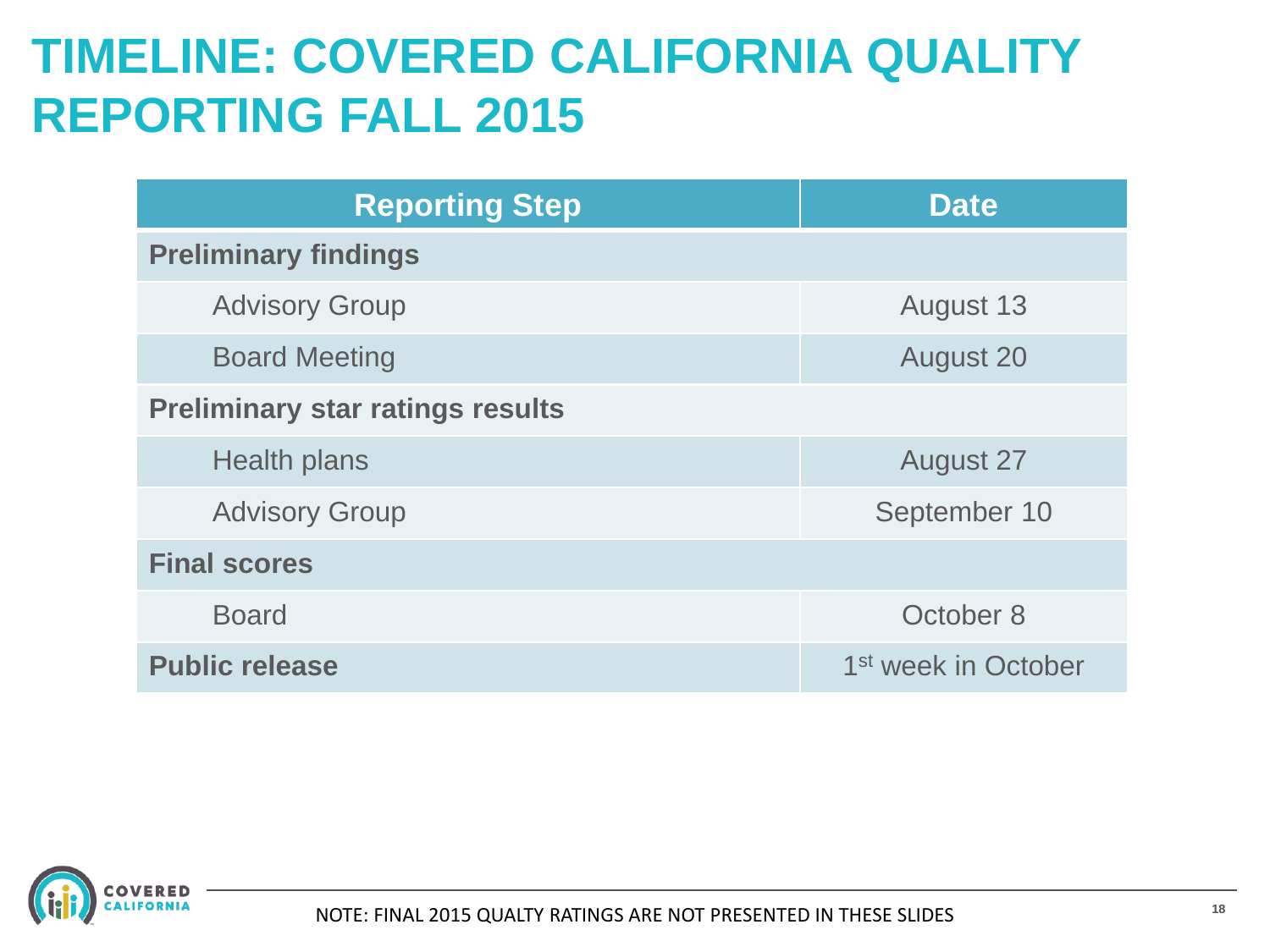### **QUALITY REPORTING: CLINICAL MEASURES**

- The clinical measures' results from the CMS 2015 beta test will be available to issuers and Covered California in Fall 2015 for nonpublic internal use only. These measures are not included in Covered California's quality reporting for 2015 Open Enrollment.
- The Health Plan Quality Reporting for 2016 will be based on both clinical (HEDIS) and member experience (CAHPS) measures according to forthcoming CMS specifications.
- Clinical measures for public reporting will be available to issuers and Covered California late summer 2016

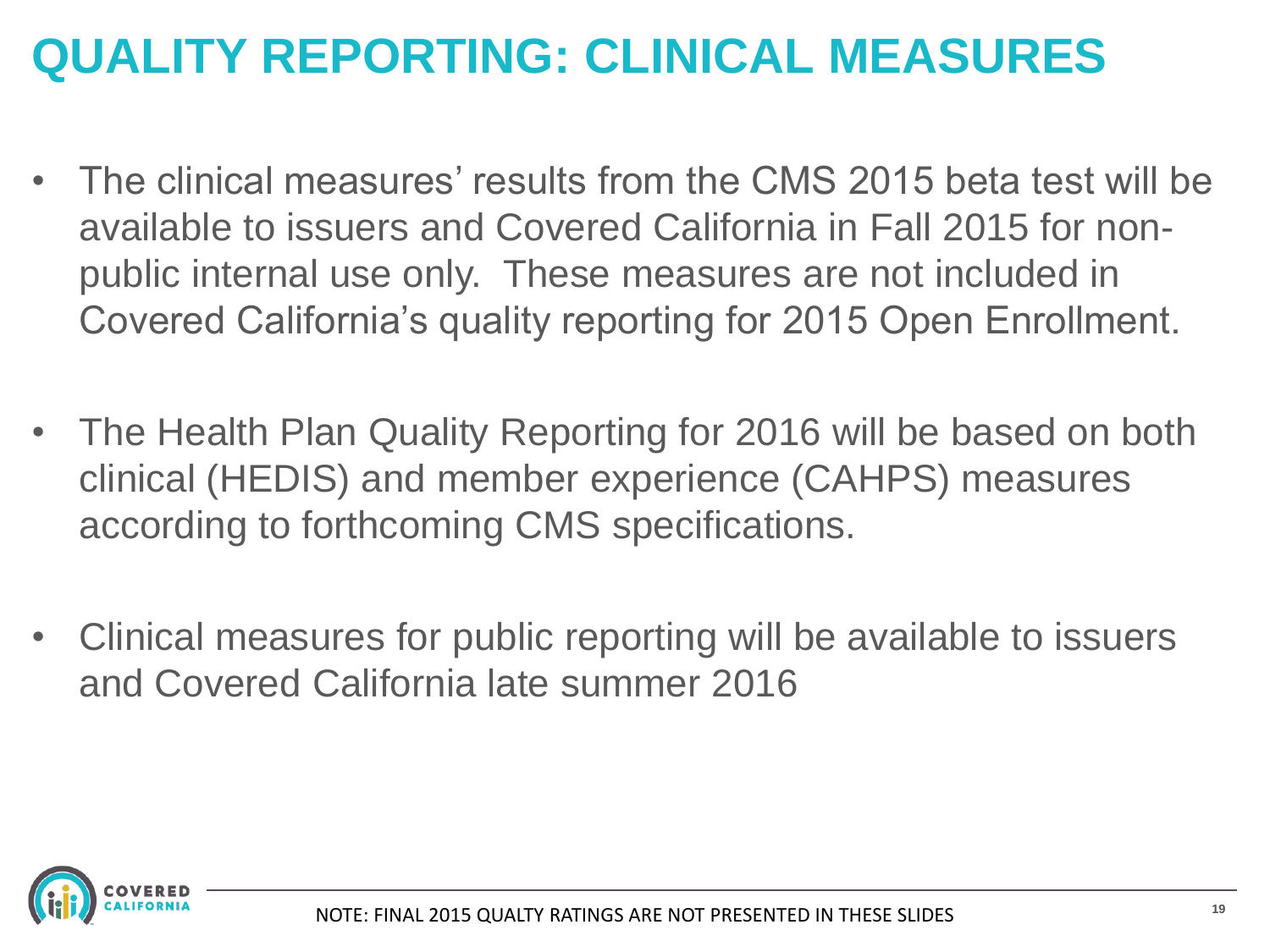## **2017 CERTIFICATION PROCESS**

ANNE PRICE, DIRECTOR COVERED CALIFORNIA PLAN MANAGEMENT DIVISON

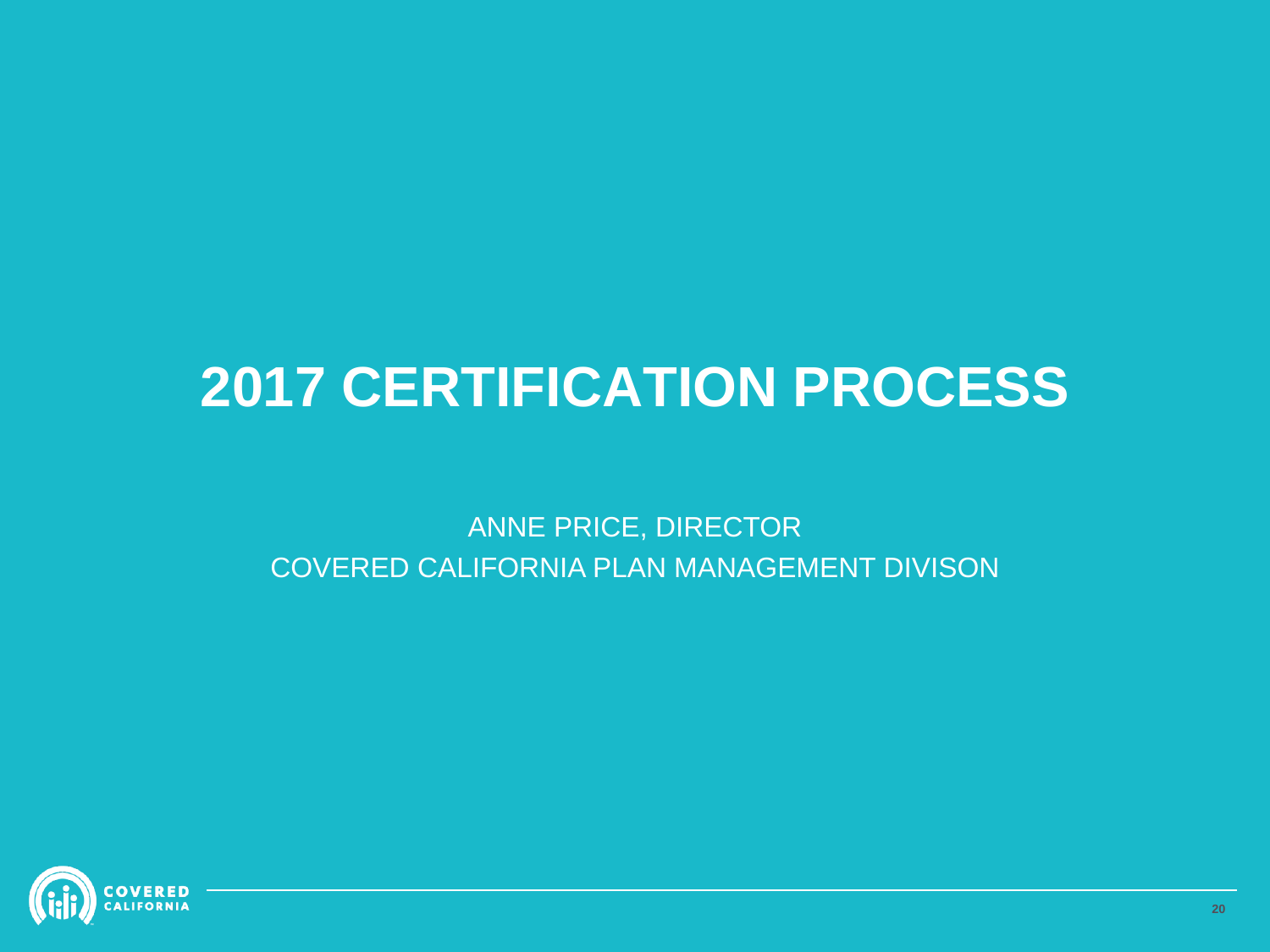### **2017 Plan Year Discussion Points**

- Given the comprehensive review of benefits that was done for 2016, staff recommends there be minimal changes for the 2017 plan year and the focus for 2017 plan year changes be related to the new entrant policy and contract requirements directly impacting the delivery of care for Covered California consumers.
- We anticipate that the AV calculator will be updated with exchange specific claims data and will need to adjust benefits accordingly. CMS releases the preliminary rates in November, so we will know more at that time.
- Areas to be discussed include the following:
	- Network and benefits: Non-standard benefits, tiered networks and non- essential health benefits.
	- Alternative Benefit Designs (ABDs): discussion as to the pros and cons of allowing ABDs to be offered and requirements.
	- Update of QHP requirements in Attachment 7 to focus effort on targeted areas of improvement and innovation
- What should the forum be for accomplishing the 2017 certification and benefit design work – ad hoc or using the scheduled plan advisory time?

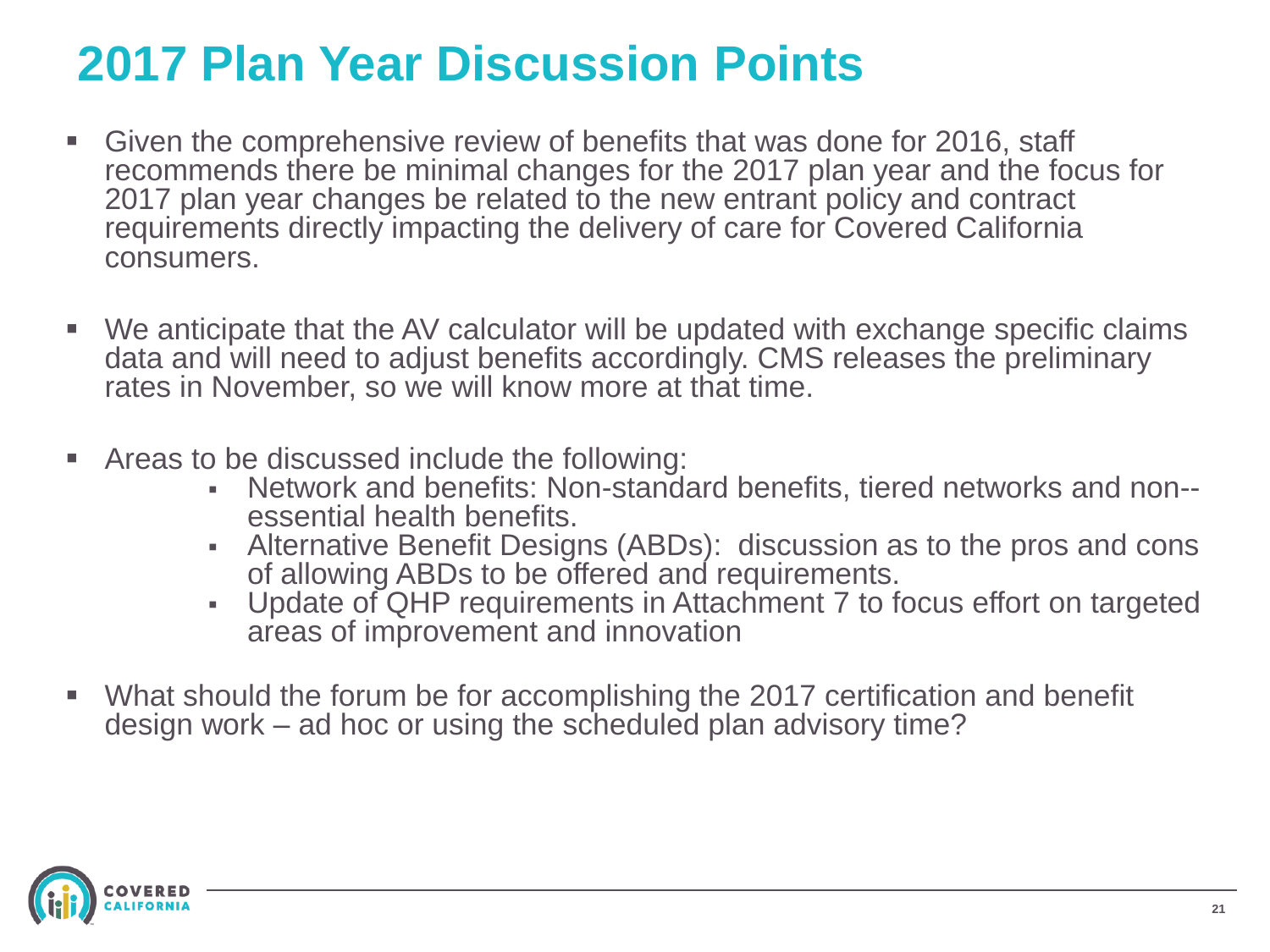### **2017 Certification Approval Timeline – For Discussion**

| <b>Activity</b>                                                                                                                                                                         | <b>Date</b>              |
|-----------------------------------------------------------------------------------------------------------------------------------------------------------------------------------------|--------------------------|
| Review and Prioritize Changes for 2017 Plan Year                                                                                                                                        | <b>August - November</b> |
| September Plan Advisory Meeting                                                                                                                                                         | September 10, 2015       |
| <b>October Plan Advisory Meeting</b>                                                                                                                                                    | October 15, 2015         |
| October Board Meeting - Recommend Principals for 2017 Certification and QHP<br><b>Requirements</b>                                                                                      | October 22, 2015         |
| CMS Payment Notice (will include preliminary AVs)                                                                                                                                       | <b>Early November</b>    |
| November Plan Advisory Meeting                                                                                                                                                          | November 10, 2015        |
| November Board Meeting - Status Update 2017 Certification and QHP<br><b>Requirements</b>                                                                                                | November 19, 2015        |
| December Plan Advisory - Review of Board Recommendation                                                                                                                                 | December 10, 2015        |
| December Board Meeting - Recommendation of 2017 Certification Policy and QHP<br>Requirements*<br>Comments on 2017 Federal AV updates due to CMS (estimated November to mid<br>December) | December 17, 2015        |
| January Plan Advisory - Review of Final Board Recommendation                                                                                                                            | January 2016 (Date TBD)  |
| January Board Meeting - Approval of 2017 Certification Policy and QHP<br><b>Requirements</b>                                                                                            | January 2016 (Date TBD)  |
| Final 2017 changes to AV calculator released                                                                                                                                            | February 2016            |